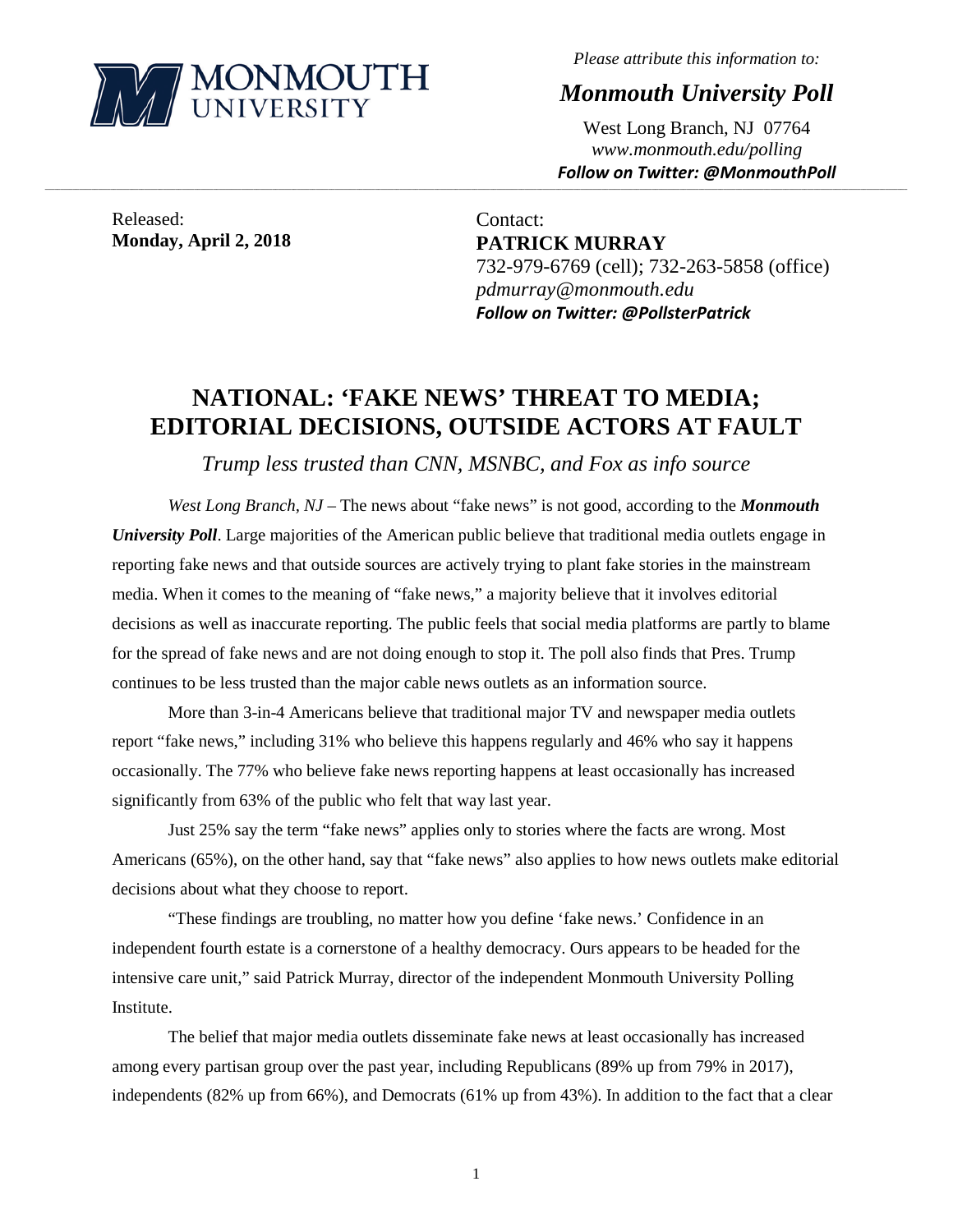majority of Democrats now believe that traditional media outlets report fake news at least occasionally, the poll also finds that a majority of Republicans (53%) feel this happens on a regular basis (up from 37% in 2017).

A plurality of the public (42%) say that traditional news media sources report fake news on purpose in order to push an agenda. Fewer Americans (26%) believe that major media sources tend to report these stories only by accident or due to poor fact checking. Another 7% feel both reasons are equally prevalent. The remainder are either not sure or do not feel that fake news is reported by traditional media outlets. The number who believe this type of false reporting is done on purpose has not changed much from a year ago when it stood at 39%. The number who say it is done accidentally has increased from 17% a year ago as more people feel that the traditional media engages in reporting fake news stories.

Fully 83% of Americans believe that outside groups or agents are actively trying to plant fake stories in the mainstream media. Two-thirds (66%) say this is a serious problem – including 74% of Republicans, 68% of independents, and 59% of Democrats.

"According to the public, fake news is the result of both outside agents trying to plant fabricated stories and the editorial processes of mainstream media outlets that disseminate false narratives. The perception of this problem couldn't be more pervasive," said Murray.

Attention has also focused on the role of social media platforms in the propagation of fake news. Nearly 9-in-10 Americans (87%) believe that outside groups are trying to plant fake news stories on social media sites like Facebook and YouTube. More than two-thirds (71%) say this is a serious problem – including 81% of Republicans, 69% of independents, and 67% of Democrats.

Most Americans (60%) say that social media sites are partly responsible for the spread of fake news but that other media sources are more responsible. This compares to 29% who say that social media sites are mostly responsible for the spread of fake news. Just 6% say they are not at all responsible. There is bipartisan agreement on this opinion. *[Note: the interviews for this poll were conducted prior to recent stories about Cambridge Analytica's data mining of Facebook user profiles, which, while not directly a "fake news" issue, is related to the topic.]*

Even though social media may not be the principal culprit in spreading fake news, fully 69% of Americans say that these sites are not doing enough to stop the spread of fake news on their platforms. Just 20% say they are doing enough.

"The way the public sees it, social media is just one cog that keeps the fake news wheel turning," said Murray.

The poll also finds that a large majority of the public (86%) believe that online news websites also report fake news, which is up slightly from 80% in March 2017. However, the number who believe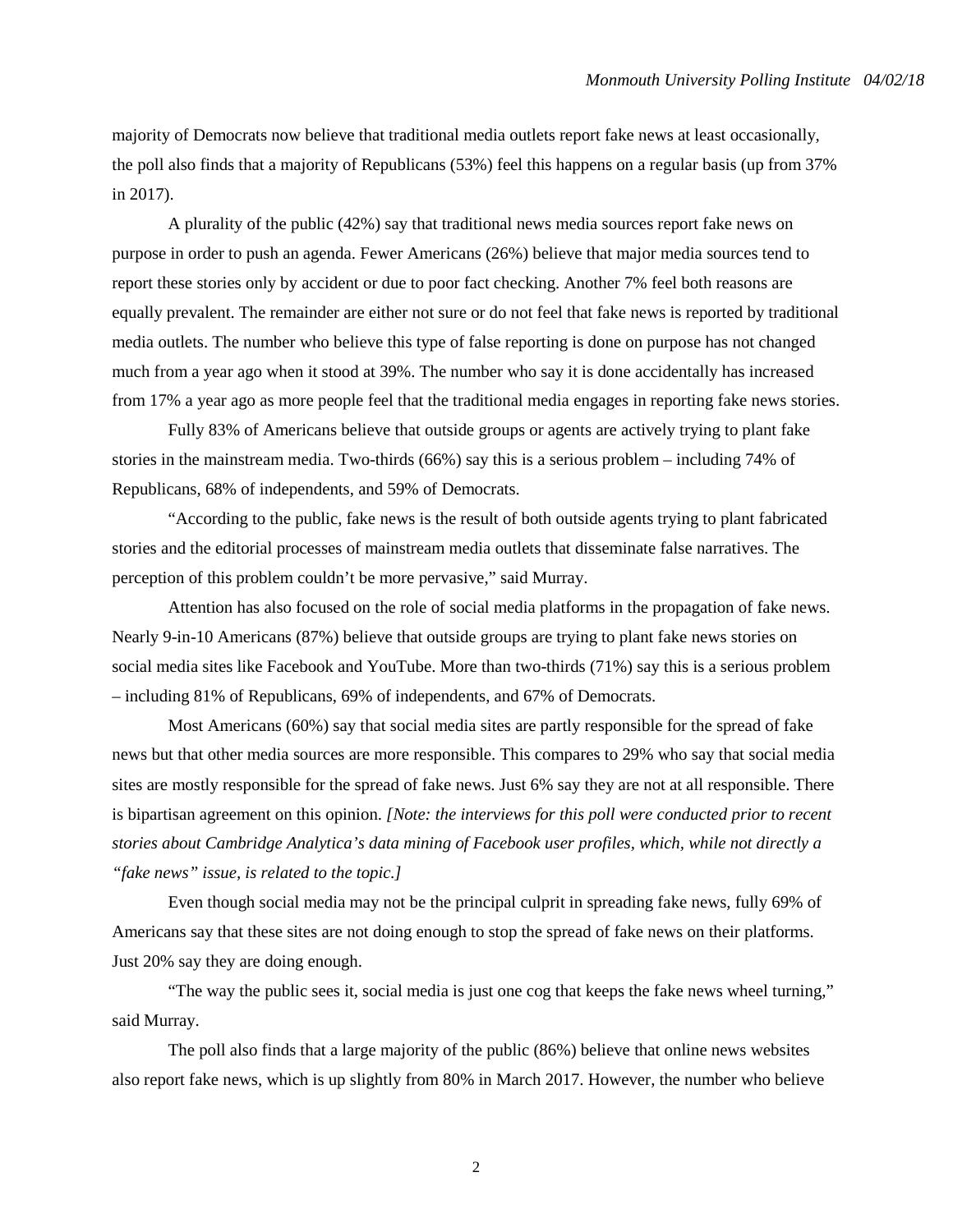that online news sources *regularly* report "fake news" has increased from 41% a year ago to a majority of 52% today.

#### *Trump versus Cable News*

The *Monmouth University Poll* also finds that Pres. Trump is trusted less as source of information than three cable news outlets – except if you ask Republicans. Nearly half the American public (48%) trusts CNN more than Trump, compared with one-third (35%) who trust Trump more than CNN and another 13% who trust both equally as a source of information. The results are similar when Trump is pitted against the left-leaning MSNBC – 45% trust MSNBC more, 32% trust Trump more, and 16% trust both equally. The right-leaning Fox News also bests the president as a trusted information source – 30% trust Fox more and 20% trust Trump more, although a plurality of 37% trust both equally.

The results for the president versus MSNBC have not changed much in the past year (47% trusted MSNBC more, 33% trusted Trump more, 15% trusted both equally in March 2017). The pendulum has swung slightly but not substantially away from Fox News and toward Trump in that matchup (37% trusted Fox News more, 17% trusted Trump more, 36% trusted both equally in March 2017). CNN was not included in the 2017 poll.

It should come as no surprise that many more Republicans trust the president as an information source than either CNN (12% versus 75% for Trump) or MSNBC (11% versus 72% for Trump). But Republicans are also somewhat more likely to trust Trump (35%) over Fox News (21%), with 40% trusting both GOP-aligned sources equally. In 2017, 29% of Republicans trusted Trump more, 26% trusted Fox more, and 44% trusted both equally, marking a slight gain for the president in the current poll.

"One bright lining in the whole fake news debate is that major cable news operations are still more trusted than a single officeholder. Unless you are a Republican, in which case Trump's Twitter feed may be your go-to news source," said Murray.

The *Monmouth University Poll* was conducted by telephone from March 2 to 5, 2018 with 803 adults in the United States. The results in this release have a margin of error of +/- 3.5 percent. The poll was conducted by the Monmouth University Polling Institute in West Long Branch, NJ.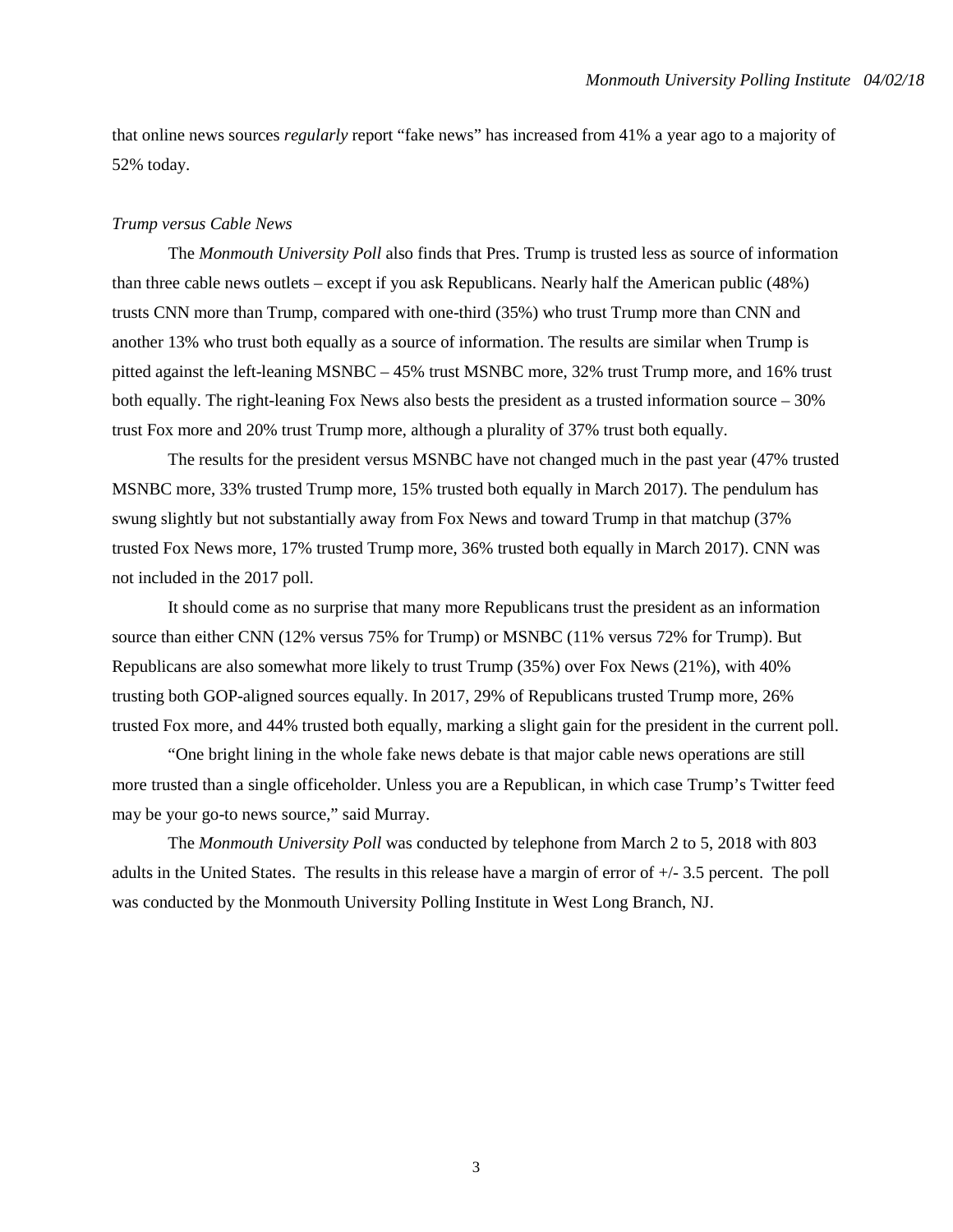### **QUESTIONS AND RESULTS**

(\* Some columns may not add to 100% due to rounding.)

#### [*Q1-37 previously released.*]

38. I'm going to read you some names of information sources. For each pair of names I read, please tell me which one you trust more as a source of information, or whether you trust both sources about equally. First, *[READ PAIR] [ITEMS WERE ROTATED]*

#### Donald Trump and CNN

|                         | March |
|-------------------------|-------|
|                         | 2018  |
| <b>Trust Trump more</b> | 35%   |
| Trust CNN more          | 48%   |
| Trust both equally      | 13%   |
| (VOL) Don't know        | .5%   |
| (n)                     | (803) |

#### Donald Trump and Fox News

| TREND:                     | March | March |
|----------------------------|-------|-------|
|                            | 2018  | 2017  |
| <b>Trust Trump more</b>    | 20%   | 17%   |
| <b>Trust Fox News more</b> | 30%   | 37%   |
| Trust both equally         | 37%   | 36%   |
| (VOL) Don't know           | 13%   | 10%   |
| (n)                        | (803) | (801) |

#### Donald Trump and MSNBC

| TREND <sup>.</sup>      | March | March |
|-------------------------|-------|-------|
|                         | 2018  | 2017  |
| <b>Trust Trump more</b> | 32%   | 33%   |
| Trust MSNBC more        | 45%   | 47%   |
| Trust both equally      | 16%   | 15%   |
| (VOL) Don't know        | 6%    | 5%    |
| (n)                     | (803) | (801) |

#### *[QUESTIONS 39/39A and 40/40A WERE ROTATED]*

39. Do you think some traditional major news sources like TV and newspapers ever report fake news stories, or not? *[If YES:* Do they do this regularly or just occasionally?]

| TREND:            | March | March |
|-------------------|-------|-------|
|                   | 2018  | 2017  |
| Yes, regularly    | 31%   | 27%   |
| Yes, occasionally | 46%   | 36%   |
| No. do not        | 21%   | 32%   |
| (VOL) Don't know  | 3%    | 6%    |
| (n)               | (803) | (801) |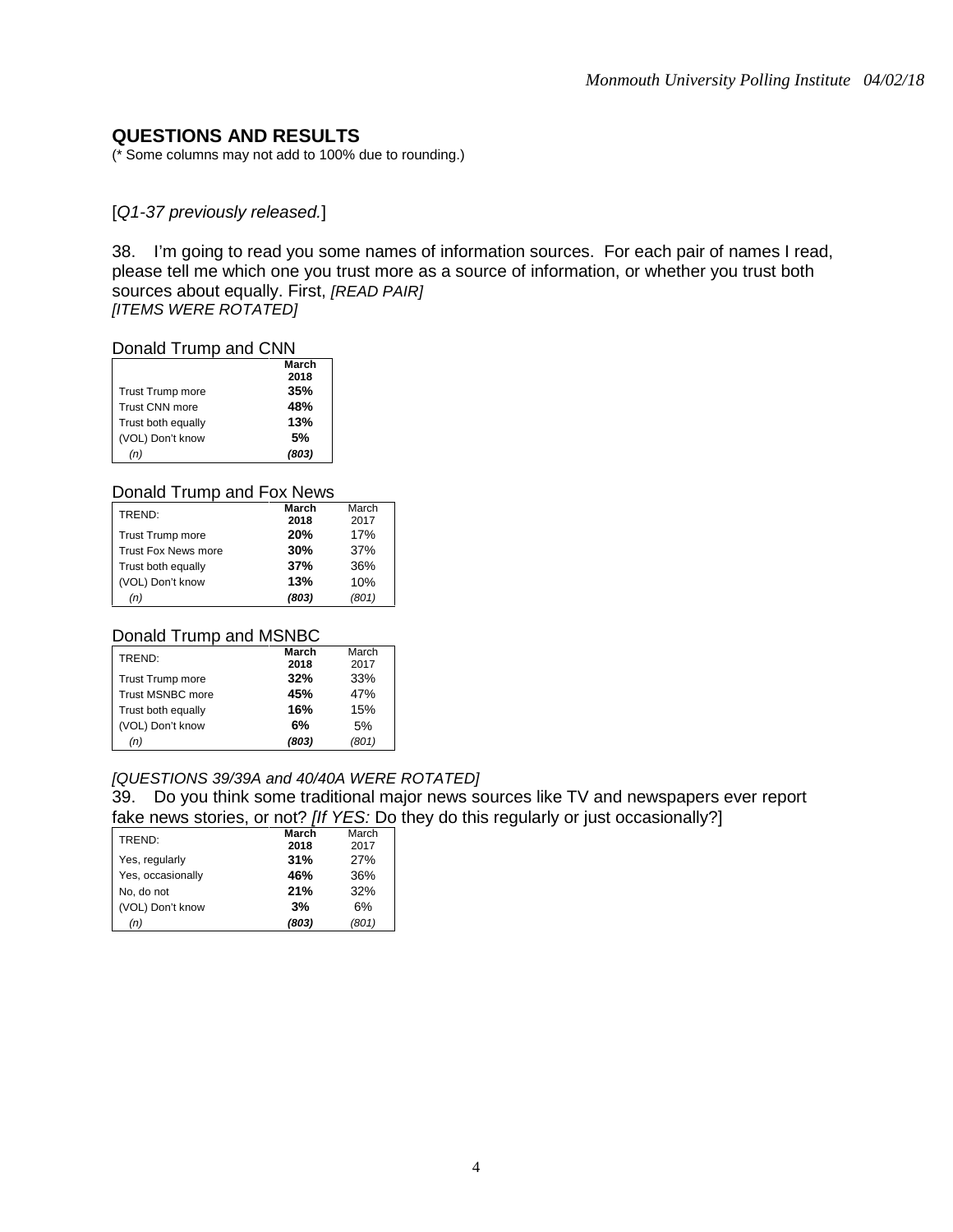39A. Do you think these sources report these stories on purpose in order to push an agenda or do they tend to report them more by accident or because of poor fact checking?

| TREND:                                          | March<br>2018 | March<br>2017 |
|-------------------------------------------------|---------------|---------------|
| On purpose in order to push<br>an agenda        | 42%           | 39%           |
| By accident or because of<br>poor fact checking | 26%           | 17%           |
| (VOL) Both equally                              | 7%            | 6%            |
| (VOL) Don't know                                | 1%            | 1%            |
| Major media do not report<br>fake news (Q39)    | 21%           | 32%           |
| Unsure if major media report<br>fake news (Q39) | 3%            | 6%            |
| (n)                                             | (803)         | (801)         |

40. Do you think some online news websites ever report fake news stories, or not? [*If YES:* Do they do this regularly or just occasionally?]

| TREND:            | March | March |
|-------------------|-------|-------|
|                   | 2018  | 2017  |
| Yes, regularly    | 52%   | 41%   |
| Yes, occasionally | 34%   | 39%   |
| No, do not        | 9%    | 11%   |
| (VOL) Don't know  | 6%    | 9%    |
| (n)               | (803) | (801) |

40A. Do you think these websites report these stories on purpose in order to push an agenda or do they tend to report them more by accident or because of poor fact checking?

| TREND:                                             | March<br>2018 | March<br>2017 |
|----------------------------------------------------|---------------|---------------|
| On purpose to push an<br>agenda                    | 58%           | 54%           |
| By accident or because of<br>poor fact checking    | 17%           | 17%           |
| (VOL) Both equally                                 | 9%            | 6%            |
| (VOL) Don't know                                   | 1%            | 2%            |
| Online outlets do not report<br>fake news (Q40)    | 9%            | 11%           |
| Unsure if online outlets report<br>fake news (Q40) | 6%            | 9%            |
| (n)                                                | (803)         | (801)         |
|                                                    |               |               |

41. When you use the term fake news, does it only apply to stories where the facts are wrong or does it also apply to how news outlets make editorial decisions about what they choose to report?

|                                                            | March<br>2018 |
|------------------------------------------------------------|---------------|
| Only apply to stories where the facts are<br>wrona         | 25%           |
| Also apply to how news outlets make<br>editorial decisions | 65%           |
| (VOL) Don't know                                           | 10%           |
| (n)                                                        | (803)         |

42. Do you think outside groups or agents are actively trying to plant fake news stories in the mainstream media, or is this not happening? [*If YES:* Is this a serious or not too serious problem?]

|                      | March |
|----------------------|-------|
|                      | 2018  |
| Yes, serious problem | 66%   |
| Yes, not too serious | 17%   |
| No, not happening    | 12%   |
| (VOL) Don't know     | .5%   |
| (n)                  | (803) |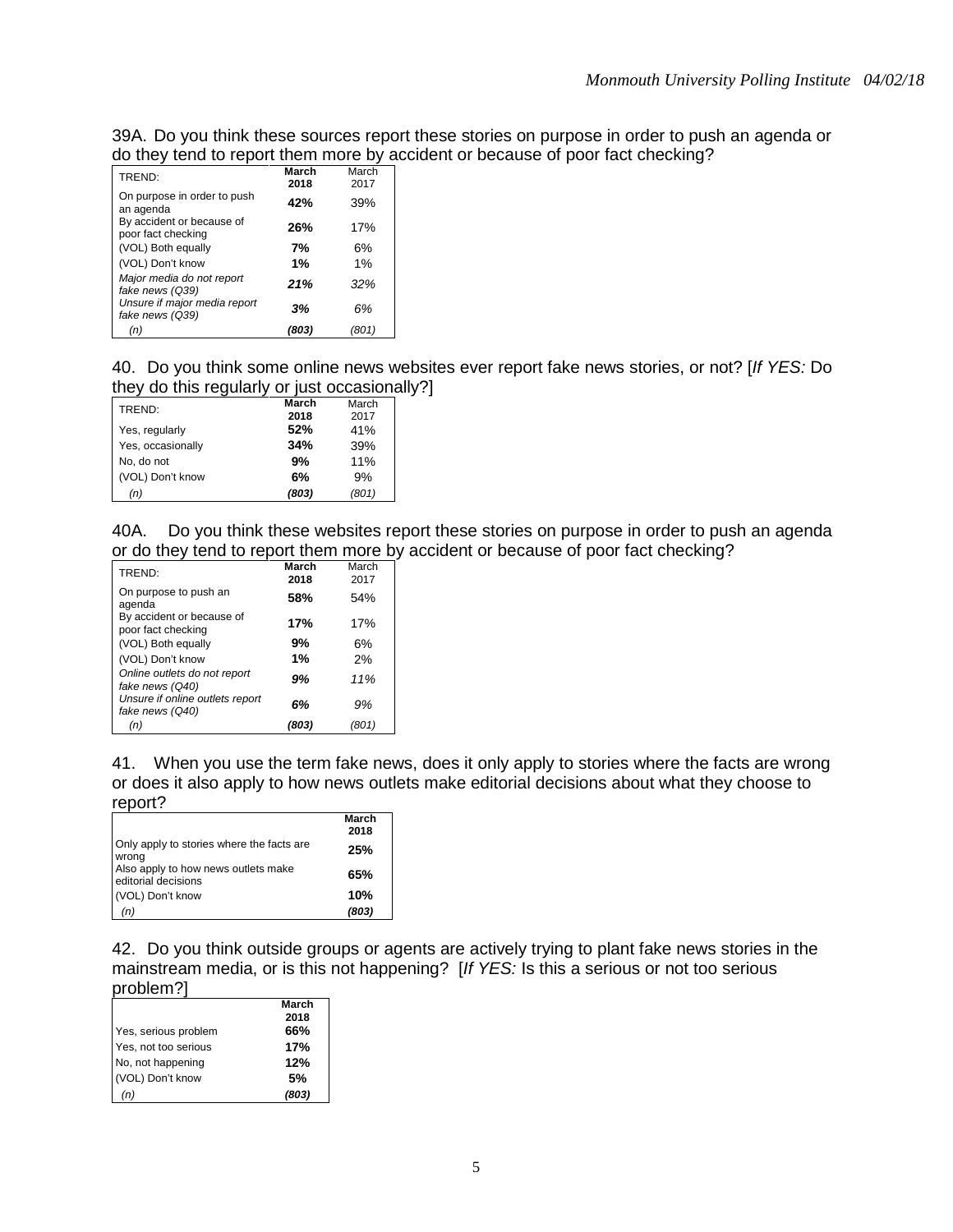43. Do you think outside groups or agents are actively trying to plant fake news stories on social media sites like Facebook and YouTube, or is this not happening? [*If YES:* Is this a serious or not too serious problem?]

|                      | March |
|----------------------|-------|
|                      | 2018  |
| Yes, serious problem | 71%   |
| Yes, not too serious | 16%   |
| No, not happening    | 7%    |
| (VOL) Don't know     | 7%    |
| (n)                  | (803) |

44. How much are social media sites like Facebook and YouTube responsible for the spread of fake news – are they mostly responsible, are they partly responsible but other media sources are more responsible, or are they not at all responsible?

|                                                                    | March<br>2018 |
|--------------------------------------------------------------------|---------------|
| Mostly responsible                                                 | 29%           |
| Partly responsible but other media sources<br>are more responsible | 60%           |
| Not at all responsible                                             | 6%            |
| (VOL) Don't know                                                   | 5%            |
| (n)                                                                | (803)         |

45. Are social media sites like Facebook and YouTube currently doing enough or not doing enough to stop the spread of fake news on their sites?

|                  | March |
|------------------|-------|
|                  | 2018  |
| Doing enough     | 20%   |
| Not doing enough | 69%   |
| (VOL) Don't know | 11%   |
| (n)              | (803) |

[*Q46-48 previously released.*]

#### **METHODOLOGY**

The *Monmouth University Poll* was sponsored and conducted by the Monmouth University Polling Institute from March 2 to 5, 2018 with a national random sample of 803 adults age 18 and older, in English. This includes 400 contacted by a live interviewer on a landline telephone and 403 contacted by a live interviewer on a cell phone. Telephone numbers were selected through random digit dialing and landline respondents were selected with a modified Troldahl-Carter youngest adult household screen. Monmouth is responsible for all aspects of the survey design, data weighting and analysis. Final sample is weighted for region, age, education, gender and race based on US Census information. Data collection support provided by Braun Research (field) and SSI (RDD sample). For results based on this sample, one can say with 95% confidence that the error attributable to sampling has a maximum margin of plus or minus 3.5 percentage points (unadjusted for sample design). Sampling error can be larger for subgroups (see table below). In addition to sampling error, one should bear in mind that question wording and practical difficulties in conducting surveys can introduce error or bias into the findings of opinion polls.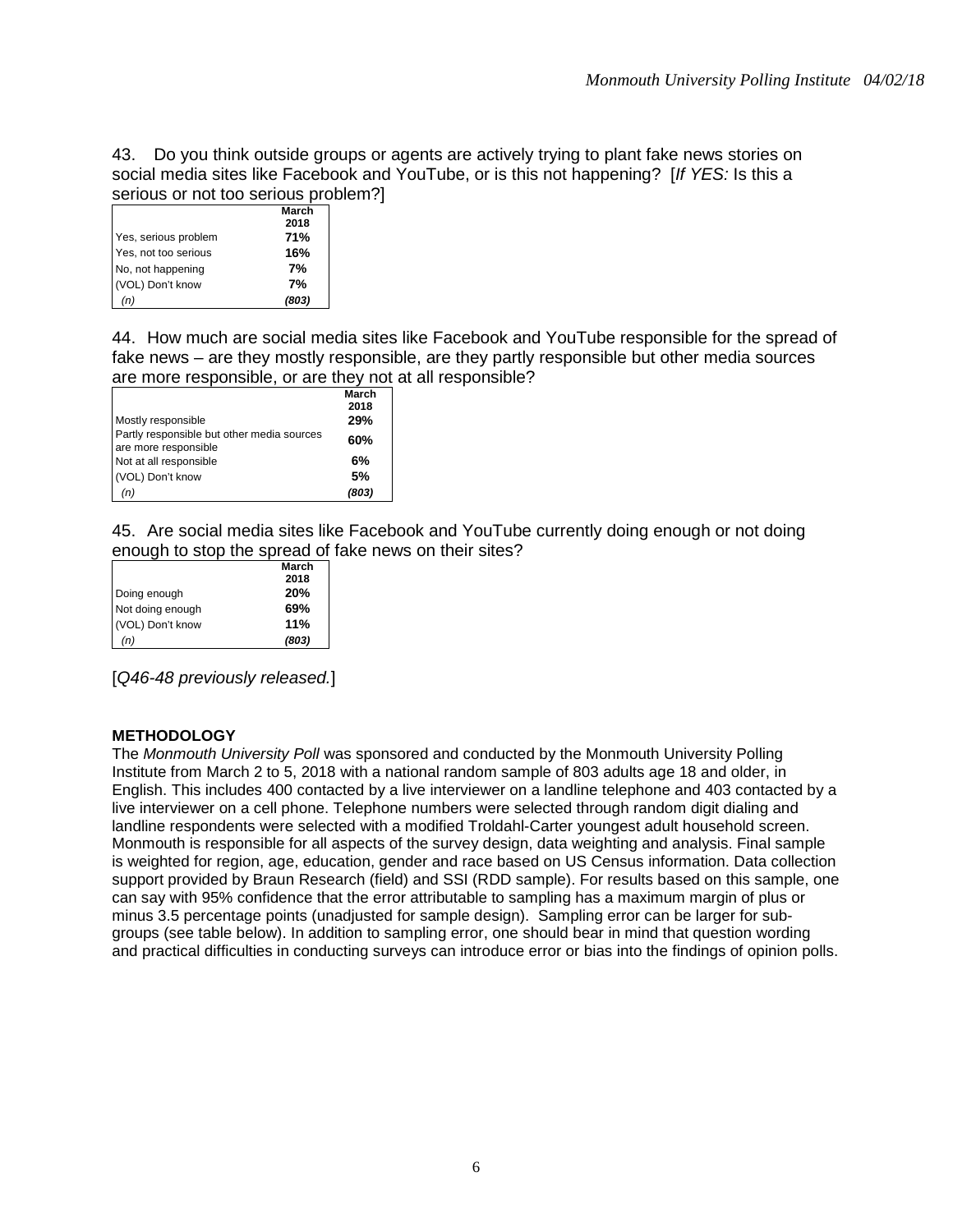| DEMOGRAPHICS (weighted)<br>Self-Reported<br>27% Republican |
|------------------------------------------------------------|
| 41% Independent                                            |
| 32% Democrat                                               |
| 49% Male                                                   |
| 51% Female                                                 |
| 30% 18-34                                                  |
| 33% 35-54                                                  |
| 36% 55+                                                    |
| 65% White                                                  |
| 12% Black                                                  |
| 15% Hispanic                                               |
| 7% Asian/Other                                             |

| <b>MARGIN OF ERROR</b>  |                    |            |         |
|-------------------------|--------------------|------------|---------|
|                         |                    | unweighted | moe     |
|                         |                    | sample     | $(+/-)$ |
| <b>TOTAL</b>            |                    | 803        | 3.5%    |
| <b>REGISTERED VOTER</b> | Yes                | 708        | 3.7%    |
|                         | No                 | 95         | 10.1%   |
| <b>SELF-REPORTED</b>    | Republican         | 191        | 7.1%    |
| <b>PARTY ID</b>         | Independent        | 347        | 5.3%    |
|                         | Democrat           | 250        | 6.2%    |
| <b>IDEOLOGY</b>         | Liberal            | 177        | 7.4%    |
|                         | Moderate           | 308        | 5.6%    |
|                         | Conservative       | 293        | 5.7%    |
| <b>GENDER</b>           | Male               | 412        | 4.8%    |
|                         | Female             | 391        | 5.0%    |
| AGE                     | 18-34              | 153        | 7.9%    |
|                         | 35-54              | 270        | 6.0%    |
|                         | $55+$              | 372        | 5.1%    |
| <b>RACE</b>             | White non-Hispanic | 547        | 4.2%    |
|                         | Other              | 221        | 6.6%    |
| <b>COLLEGE GRADUATE</b> | No degree          | 445        | 4.7%    |
|                         | 4 year degree      | 348        | 5.3%    |
| <b>INCOME</b>           | <\$50K             | 273        | 5.9%    |
|                         | \$50 to $<$ 100K   | 238        | 6.4%    |
|                         | \$100K+            | 209        | 6.8%    |
| 2016 VOTE BY            | Trump $10+pts$     | 308        | 5.6%    |
| <b>COUNTY</b>           | Swing <10 pts      | 165        | 7.6%    |
|                         | Clinton $10+pts$   | 330        | 5.4%    |

**###**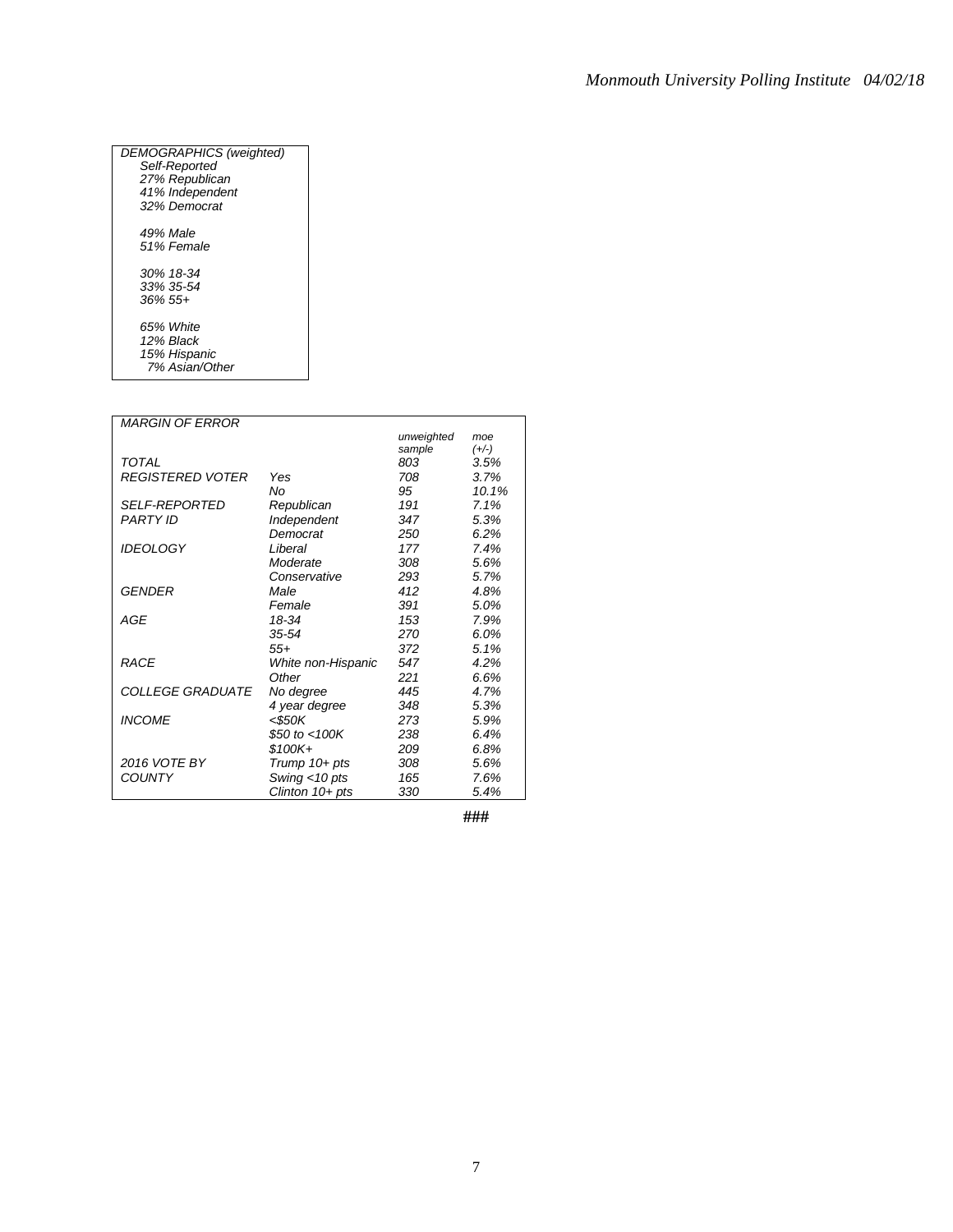|  | Monmouth University Poll -- NATIONAL -- 4/02/18 |
|--|-------------------------------------------------|
|--|-------------------------------------------------|

|                                                                                                                                                               |                          | <b>TOTAL</b> | REGISTERED TO VOTE |     | PARTY ID |     |     | POLITICAL IDEOLOGY |     |     |
|---------------------------------------------------------------------------------------------------------------------------------------------------------------|--------------------------|--------------|--------------------|-----|----------|-----|-----|--------------------|-----|-----|
|                                                                                                                                                               |                          |              | Yes                | No  | Rep      | Ind | Dem | Lib                | Mod | Con |
| 38A. Please tell me which one<br>you trust more as a source of<br>information, or whether you trust<br>both sources about equally:<br>Donald Trump and C.N.N. | Trust Donald Trump more  | 35%          | 36%                | 29% | 75%      | 32% | 5%  | 2%                 | 23% | 66% |
|                                                                                                                                                               | Trust C.N.N. more        | 48%          | 48%                | 51% | 12%      | 47% | 80% | 84%                | 56% | 20% |
|                                                                                                                                                               | Trust both about equally | 13%          | 13%                | 12% | 9%       | 16% | 11% | 10%                | 15% | 11% |
|                                                                                                                                                               | [VOL] Dont Know          | 5%           | 4%                 | 7%  | 4%       | 6%  | 3%  | 3%                 | 6%  | 3%  |

|                                                                                                                                                               |                                |      | <b>GENDER</b> |       | AGE 3-WAY |       | <b>COLLEGE GRAD</b> | <b>WHITE</b> |                |
|---------------------------------------------------------------------------------------------------------------------------------------------------------------|--------------------------------|------|---------------|-------|-----------|-------|---------------------|--------------|----------------|
|                                                                                                                                                               |                                | Male | Female        | 18-34 | 35-54     | $55+$ | No degree           | 4 yr degree  | White non-Hisp |
| 38A. Please tell me which one<br>vou trust more as a source of<br>information, or whether you trust<br>both sources about equally:<br>Donald Trump and C.N.N. | <b>Trust Donald Trump more</b> | 45%  | 25%           | 23%   | 39%       | 41%   | 36%                 | 30%          | 43%            |
|                                                                                                                                                               | Trust C.N.N. more              | 39%  | 57%           | 52%   | 47%       | 46%   | 45%                 | 58%          | 42%            |
|                                                                                                                                                               | Trust both about equally       | 11%  | 14%           | 19%   | 12%       | 9%    | 15%                 | 8%           | 11%            |
|                                                                                                                                                               | [VOL] Dont Know                | 5%   | 4%            | 6%    | 3%        | 5%    | 5%                  | 4%           | 5%             |

|                                                                                                                                                               |                          |     |           | <b>INCOME</b> |          | 2016 MARGIN by COUNTY |              |                |  |
|---------------------------------------------------------------------------------------------------------------------------------------------------------------|--------------------------|-----|-----------|---------------|----------|-----------------------|--------------|----------------|--|
|                                                                                                                                                               |                          |     | $<$ \$50K | \$50-100K     | $$100K+$ | Trump 10+pts          | Swing <10pts | Clinton 10+pts |  |
| 38A. Please tell me which one<br>vou trust more as a source of<br>information, or whether you trust<br>both sources about equally:<br>Donald Trump and C.N.N. | Trust Donald Trump more  | 18% | 29%       | 40%           | 39%      | 47%                   | 36%          | 23%            |  |
|                                                                                                                                                               | Trust C.N.N. more        | 62% | 50%       | 51%           | 45%      | 37%                   | 53%          | 56%            |  |
|                                                                                                                                                               | Trust both about equally | 16% | 16%       | 7%            | 14%      | 10%                   | 9%           | 16%            |  |
|                                                                                                                                                               | [VOL] Dont Know          | 4%  | 5%        | 2%            | 3%       | 6%                    | 2%           | 5%             |  |

|                                                                                                                                                                 |                          | <b>TOTAL</b> | REGISTERED TO VOTE |     |     | PARTY ID |     |     | POLITICAL IDEOLOGY |     |  |
|-----------------------------------------------------------------------------------------------------------------------------------------------------------------|--------------------------|--------------|--------------------|-----|-----|----------|-----|-----|--------------------|-----|--|
|                                                                                                                                                                 |                          |              | Yes                | No  | Rep | Ind      | Dem | Lib | Mod                | Con |  |
| 38B. Please tell me which one<br>vou trust more as a source of<br>information, or whether you trust<br>both sources about equally:<br>Donald Trump and Fox News | Trust Donald Trump more  | 20%          | 18%                | 27% | 35% | 19%      | 8%  | 9%  | 17%                | 28% |  |
|                                                                                                                                                                 | Trust Fox News more      | 30%          | 30%                | 27% | 21% | 28%      | 39% | 31% | 31%                | 28% |  |
|                                                                                                                                                                 | Trust both about equally | 37%          | 38%                | 30% | 40% | 37%      | 36% | 40% | 36%                | 37% |  |
|                                                                                                                                                                 | [VOL] Dont Know          | 13%          | 13%                | 16% | 4%  | 16%      | 16% | 20% | 16%                | 7%  |  |

|                                                                                                                                                                 |                            | <b>GENDER</b> |        |       | AGE 3-WAY |       | <b>COLLEGE GRAD</b> | <b>WHITE</b> |                |
|-----------------------------------------------------------------------------------------------------------------------------------------------------------------|----------------------------|---------------|--------|-------|-----------|-------|---------------------|--------------|----------------|
|                                                                                                                                                                 |                            | Male          | Female | 18-34 | 35-54     | $55+$ | No degree           | 4 yr degree  | White non-Hisp |
| 38B. Please tell me which one<br>vou trust more as a source of<br>information, or whether you trust<br>both sources about equally:<br>Donald Trump and Fox News | Trust Donald Trump more    | 23%           | 16%    | 18%   | 22%       | 18%   | 21%                 | 16%          | 22%            |
|                                                                                                                                                                 | <b>Trust Fox News more</b> | 28%           | 31%    | 33%   | 29%       | 28%   | 30%                 | 30%          | 26%            |
|                                                                                                                                                                 | Trust both about equally   | 34%           | 40%    | 38%   | 36%       | 38%   | 36%                 | 40%          | 39%            |
|                                                                                                                                                                 | [VOL] Dont Know            | 14%           | 12%    | 11%   | 13%       | 16%   | 13%                 | 14%          | 12%            |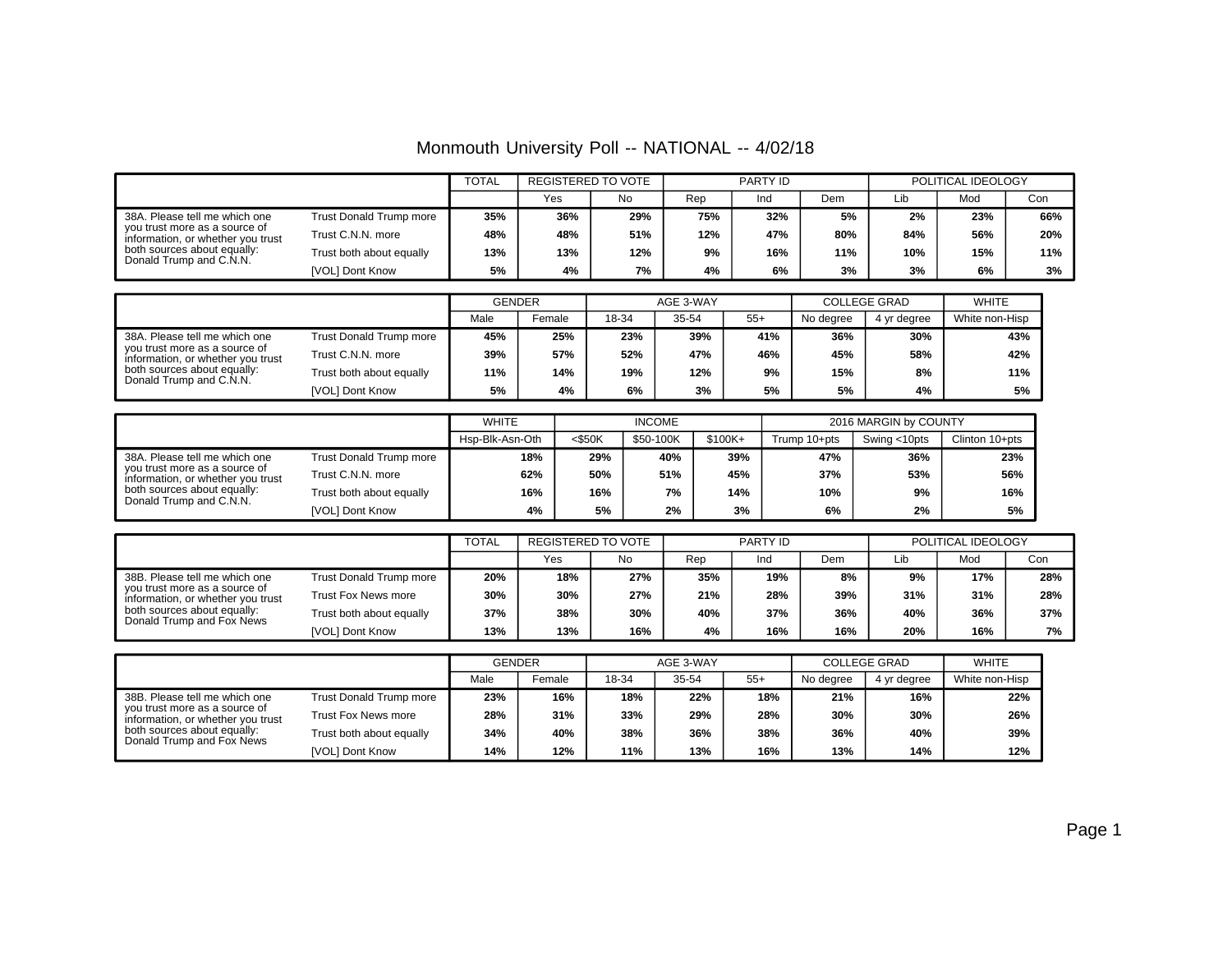|                                                                                                                                                                 |                          | <b>WHITE</b>    |           | <b>INCOME</b> | 2016 MARGIN by COUNTY |              |              |                |
|-----------------------------------------------------------------------------------------------------------------------------------------------------------------|--------------------------|-----------------|-----------|---------------|-----------------------|--------------|--------------|----------------|
|                                                                                                                                                                 |                          | Hsp-Blk-Asn-Oth | $<$ \$50K | \$50-100K     | \$100K+               | Trump 10+pts | Swing <10pts | Clinton 10+pts |
| 38B. Please tell me which one<br>vou trust more as a source of<br>information, or whether you trust<br>both sources about equally:<br>Donald Trump and Fox News | Trust Donald Trump more  | 14%             | 20%       | 22%           | 16%                   | 24%          | 17%          | 16%            |
|                                                                                                                                                                 | Trust Fox News more      | 37%             | 33%       | 26%           | 30%                   | 27%          | 27%          | 34%            |
|                                                                                                                                                                 | Trust both about equally | 33%             | 36%       | 39%           | 41%                   | 36%          | 41%          | 36%            |
|                                                                                                                                                                 | [VOL] Dont Know          | 15%             | 12%       | 13%           | 13%                   | 12%          | 15%          | 14%            |

|                                                                                                                                                                   |                          | <b>TOTAL</b> | REGISTERED TO VOTE |     | PARTY ID |     |     | POLITICAL IDEOLOGY |     |     |
|-------------------------------------------------------------------------------------------------------------------------------------------------------------------|--------------------------|--------------|--------------------|-----|----------|-----|-----|--------------------|-----|-----|
|                                                                                                                                                                   |                          |              | Yes                | No  | Rep      | Ind | Dem | Lib                | Mod | Con |
| 38C. Please tell me which one<br>vou trust more as a source of<br>information, or whether you trust<br>both sources about equally:<br>Donald Trump and M.S.N.B.C. | Trust Donald Trump more  | 32%          | 33%                | 27% | 72%      | 27% | 5%  | 3%                 | 20% | 61% |
|                                                                                                                                                                   | Trust M.S.N.B.C. more    | 45%          | 45%                | 46% | 11%      | 44% | 76% | 81%                | 57% | 15% |
|                                                                                                                                                                   | Trust both about equally | 16%          | 16%                | 16% | 14%      | 21% | 12% | 10%                | 17% | 18% |
|                                                                                                                                                                   | [VOL] Dont Know          | 6%           | 6%                 | 11% | 3%       | 8%  | 7%  | 7%                 | 7%  | 6%  |

|                                                                                                                                                                   |                          | <b>GENDER</b> |        |       | AGE 3-WAY |       | <b>COLLEGE GRAD</b> | <b>WHITE</b> |                |
|-------------------------------------------------------------------------------------------------------------------------------------------------------------------|--------------------------|---------------|--------|-------|-----------|-------|---------------------|--------------|----------------|
|                                                                                                                                                                   |                          | Male          | Female | 18-34 | 35-54     | $55+$ | No degree           | 4 yr degree  | White non-Hisp |
| 38C. Please tell me which one<br>you trust more as a source of<br>information, or whether you trust<br>both sources about equally:<br>Donald Trump and M.S.N.B.C. | Trust Donald Trump more  | 40%           | 25%    | 17%   | 38%       | 39%   | 33%                 | 29%          | 40%            |
|                                                                                                                                                                   | Trust M.S.N.B.C. more    | 38%           | 53%    | 57%   | 41%       | 40%   | 43%                 | 54%          | 39%            |
|                                                                                                                                                                   | Trust both about equally | 15%           | 17%    | 21%   | 17%       | 12%   | 18%                 | 12%          | 15%            |
|                                                                                                                                                                   | <b>IVOLI Dont Know</b>   | 7%            | 6%     | 6%    | 4%        | 9%    | 7%                  | 5%           | 6%             |

|                                                                                                                                                                   |                          | <b>WHITE</b><br><b>INCOME</b> |           |           |           |              | 2016 MARGIN by COUNTY |                |  |  |
|-------------------------------------------------------------------------------------------------------------------------------------------------------------------|--------------------------|-------------------------------|-----------|-----------|-----------|--------------|-----------------------|----------------|--|--|
|                                                                                                                                                                   |                          | Hsp-Blk-Asn-Oth               | $<$ \$50K | \$50-100K | $$100K +$ | Trump 10+pts | Swing <10pts          | Clinton 10+pts |  |  |
| 38C. Please tell me which one<br>vou trust more as a source of<br>information, or whether you trust<br>both sources about equally:<br>Donald Trump and M.S.N.B.C. | Trust Donald Trump more  | 15%                           | 27%       | 36%       | 36%       | 42%          | 35%                   | 21%            |  |  |
|                                                                                                                                                                   | Trust M.S.N.B.C. more    | 58%                           | 47%       | 46%       | 45%       | 35%          | 46%                   | 55%            |  |  |
|                                                                                                                                                                   | Trust both about equally | 18%                           | 17%       | 14%       | 17%       | 16%          | 15%                   | 17%            |  |  |
|                                                                                                                                                                   | [VOL] Dont Know          | 8%                            | 8%        | 4%        | 2%        | 7%           | 5%                    | 7%             |  |  |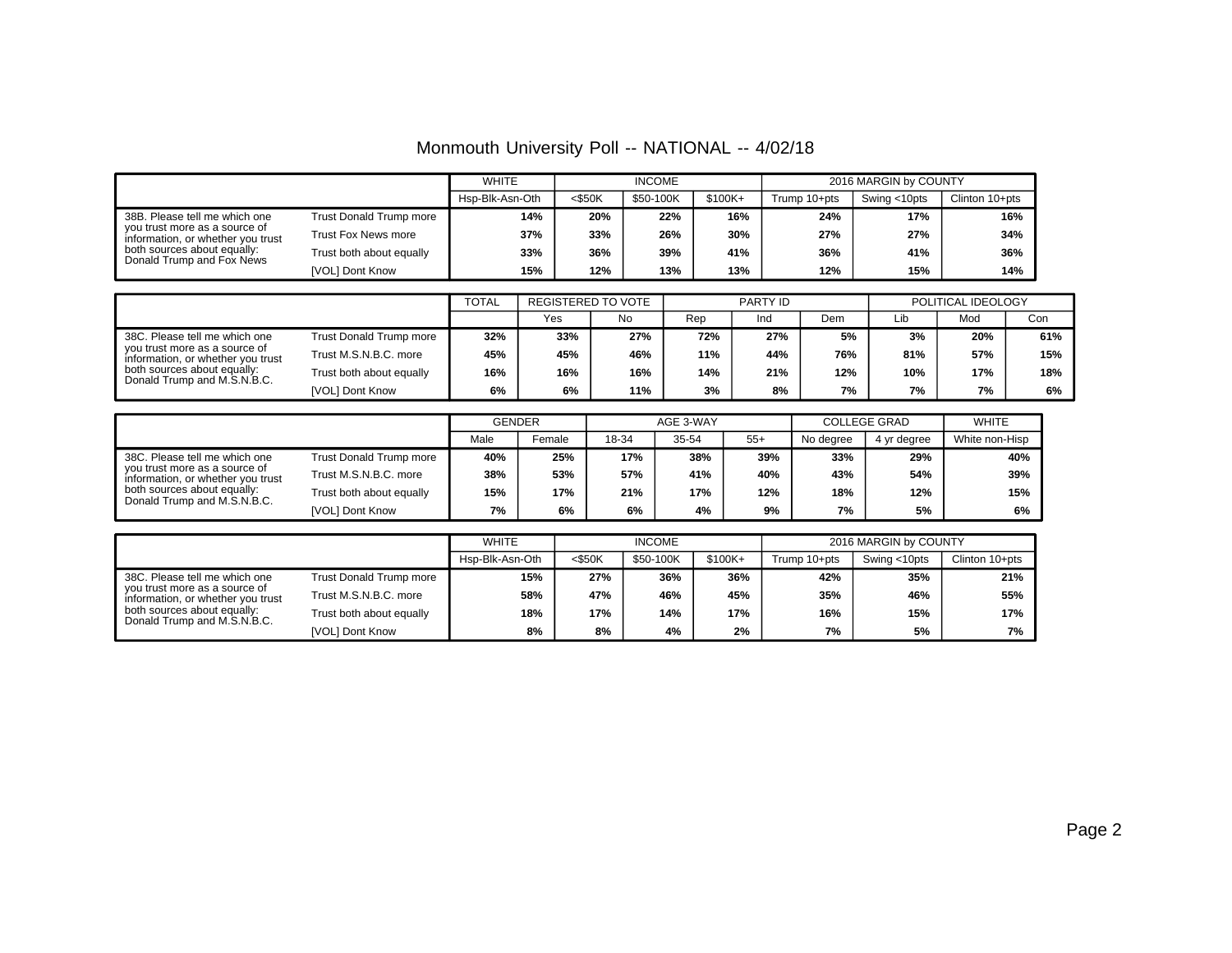|  | Monmouth University Poll -- NATIONAL -- 4/02/18 |
|--|-------------------------------------------------|
|--|-------------------------------------------------|

|                                                                       |                   | <b>TOTAL</b> | REGISTERED TO VOTE |     | PARTY ID |     |     | POLITICAL IDEOLOGY |     |     | <b>GENDER</b> |
|-----------------------------------------------------------------------|-------------------|--------------|--------------------|-----|----------|-----|-----|--------------------|-----|-----|---------------|
|                                                                       |                   |              | Yes                | No  | Rep      | Ind | Dem | Lıb                | Mod | Con | Male          |
| 39. Do you think some traditional                                     | Yes, regularly    | 31%          | 32%                | 23% | 53%      | 29% | 16% | 17%                | 25% | 45% | 36%           |
| major news sources like TV and<br>newspapers ever report fake         | Yes, occasionally | 46%          | 45%                | 51% | 36%      | 53% | 45% | 43%                | 50% | 43% | 43%           |
| news stories, or not? [IF "YES"<br>ASK:] Do they do this regularly or | No, do not        | 21%          | 20%                | 23% | 9%       | 17% | 35% | 37%                | 23% | 10% | 19%           |
| just occasionally?                                                    | [VOL] Dont Know   | 3%           | 3%                 | 3%  | 3%       | 2%  | 4%  | 3%                 | 3%  | 2%  | 3%            |

|                                                                       |                   | <b>GENDER</b><br>AGE 3-WAY |       |       | <b>COLLEGE GRAD</b> |           | <b>WHITE</b> | <b>INCOME</b>  |                 |           |
|-----------------------------------------------------------------------|-------------------|----------------------------|-------|-------|---------------------|-----------|--------------|----------------|-----------------|-----------|
|                                                                       |                   | Female                     | 18-34 | 35-54 | $55+$               | No degree | 4 vr dearee  | White non-Hisp | Hsp-Blk-Asn-Oth | $<$ \$50K |
| 39. Do you think some traditional                                     | Yes, regularly    | 26%                        | 28%   | 33%   | 31%                 | 32%       | 27%          | 35%            | 23%             | 27%       |
| major news sources like TV and<br>newspapers ever report fake         | Yes, occasionally | 48%                        | 52%   | 45%   | 41%                 | 44%       | 50%          | 44%            | 49%             | 44%       |
| news stories, or not? [IF "YES"<br>ASK:] Do they do this regularly or | No. do not        | 22%                        | 18%   | 21%   | 23%                 | 20%       | 21%          | 19%            | 23%             | 23%       |
| just occasionally?                                                    | [VOL] Dont Know   | 3%                         | 2%    | $1\%$ | 5%                  | 3%        | 1%           | 2%             | 5%              | 5%        |

|                                                                       |                   | <b>INCOME</b> |           |              | 2016 MARGIN by COUNTY |                |  |  |
|-----------------------------------------------------------------------|-------------------|---------------|-----------|--------------|-----------------------|----------------|--|--|
|                                                                       |                   | \$50-100K     | $$100K +$ | Trump 10+pts | Swing <10pts          | Clinton 10+pts |  |  |
| 39. Do you think some traditional                                     | Yes, regularly    | 33%           | 34%       | 39%          | 26%                   | 25%            |  |  |
| major news sources like TV and<br>newspapers ever report fake         | Yes, occasionally | 48%           | 46%       | 44%          | 49%                   | 45%            |  |  |
| news stories, or not? [IF "YES"<br>ASK:] Do they do this regularly or | No. do not        | 18%           | 19%       | 16%          | 21%                   | 25%            |  |  |
| iust occasionally?                                                    | IVOLI Dont Know   | 1%            | 1%        | 1%           | 3%                    | 5%             |  |  |

|                                                                                                       |                                                 | TOTAL | <b>REGISTERED TO VOTE</b> |           |     | PARTY ID |     |     | POLITICAL IDEOLOGY |     |
|-------------------------------------------------------------------------------------------------------|-------------------------------------------------|-------|---------------------------|-----------|-----|----------|-----|-----|--------------------|-----|
|                                                                                                       |                                                 |       | Yes                       | <b>No</b> | Rep | Ind      | Dem | Lib | Mod                | Con |
| 39A. Do you think these sources<br>report these stories on purpose in                                 | On purpose in order to push an<br>agenda        | 42%   | 42%                       | 38%       | 63% | 42%      | 24% | 20% | 35%                | 62% |
| order to push an agenda or do<br>they tend to report them more by<br>accident or because of poor fact | By accident or because of poor<br>fact checking | 26%   | 27%                       | 23%       | 17% | 28%      | 32% | 34% | 30%                | 19% |
| checking?                                                                                             | (VOL) Both equally                              | 7%    | 7%                        | 11%       | 7%  | 10%      | 3%  | 6%  | 9%                 | 6%  |
|                                                                                                       | [VOL] Dont Know                                 | 1%    | 1%                        | $1\%$     | 1%  | $1\%$    | 2%  | 0%  | 1%                 | 1%  |
|                                                                                                       | Major media does not report fake<br>news [Q39]  | 21%   | 20%                       | 23%       | 9%  | 17%      | 35% | 37% | 23%                | 10% |
|                                                                                                       | Unsure if major media report fake<br>news [Q39] | 3%    | 3%                        | 3%        | 3%  | 2%       | 4%  | 3%  | 3%                 | 2%  |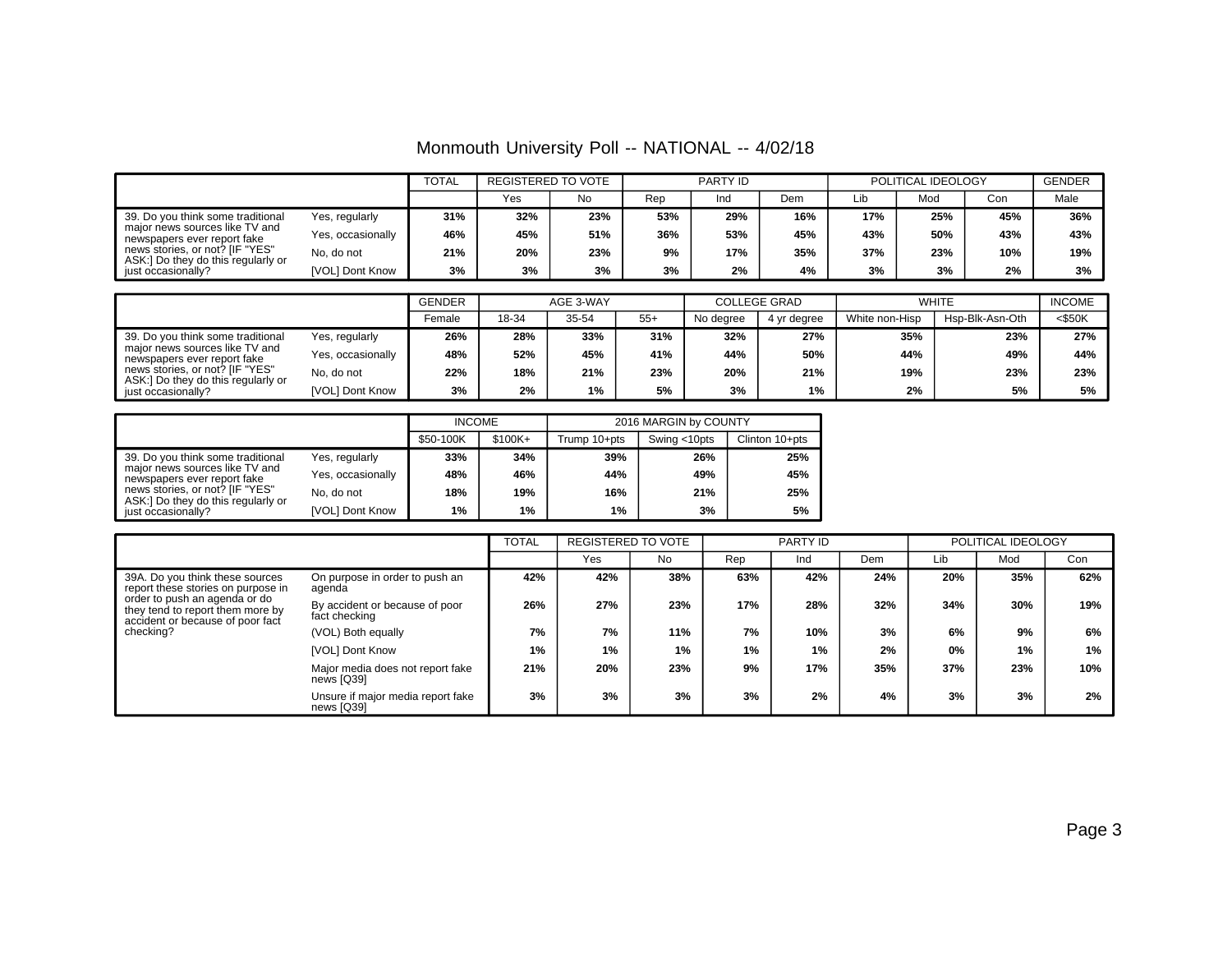| Monmouth University Poll -- NATIONAL -- 4/02/18 |  |  |  |  |
|-------------------------------------------------|--|--|--|--|
|-------------------------------------------------|--|--|--|--|

|                                                                                                       |                                                 | <b>GENDER</b> |        |       | AGE 3-WAY |       |           | <b>COLLEGE GRAD</b> | <b>WHITE</b>   |
|-------------------------------------------------------------------------------------------------------|-------------------------------------------------|---------------|--------|-------|-----------|-------|-----------|---------------------|----------------|
|                                                                                                       |                                                 | Male          | Female | 18-34 | 35-54     | $55+$ | No degree | 4 yr degree         | White non-Hisp |
| 39A. Do you think these sources<br>report these stories on purpose in                                 | On purpose in order to push an<br>agenda        | 48%           | 36%    | 40%   | 45%       | 40%   | 43%       | 37%                 | 46%            |
| order to push an agenda or do<br>they tend to report them more by<br>accident or because of poor fact | By accident or because of poor<br>fact checking | 21%           | 32%    | 33%   | 23%       | 25%   | 25%       | 32%                 | 26%            |
| checking?                                                                                             | (VOL) Both equally                              | 8%            | 6%     | 6%    | 10%       | 5%    | 7%        | 7%                  | 7%             |
|                                                                                                       | [VOL] Dont Know                                 | 1%            | 1%     | 1%    | 0%        | 1%    | $1\%$     | 0%                  | 1%             |
|                                                                                                       | Major media does not report fake<br>news [Q39]  | 19%           | 22%    | 18%   | 21%       | 23%   | 20%       | 21%                 | 19%            |
|                                                                                                       | Unsure if major media report fake<br>news [Q39] | 3%            | 3%     | 2%    | 1%        | 5%    | 3%        | 1%                  | 2%             |

|                                                                                                       |                                                 | <b>WHITE</b>    |           | <b>INCOME</b> |         |              | 2016 MARGIN by COUNTY |                |
|-------------------------------------------------------------------------------------------------------|-------------------------------------------------|-----------------|-----------|---------------|---------|--------------|-----------------------|----------------|
|                                                                                                       |                                                 | Hsp-Blk-Asn-Oth | $<$ \$50K | \$50-100K     | \$100K+ | Trump 10+pts | Swing <10pts          | Clinton 10+pts |
| 39A. Do you think these sources<br>report these stories on purpose in                                 | On purpose in order to push an<br>agenda        | 33%             | 42%       | 44%           | 42%     | 50%          | 38%                   | 35%            |
| order to push an agenda or do<br>they tend to report them more by<br>accident or because of poor fact | By accident or because of poor<br>fact checking | 30%             | 24%       | 27%           | 29%     | 24%          | 30%                   | 27%            |
| checking?                                                                                             | (VOL) Both equally                              | 7%              | 4%        | 10%           | 9%      | 8%           | 6%                    | 7%             |
|                                                                                                       | [VOL] Dont Know                                 | 2%              | 1%        | $1\%$         | 0%      | 0%           | 2%                    | $1\%$          |
|                                                                                                       | Major media does not report fake<br>news [Q39]  | 23%             | 23%       | 18%           | 19%     | 16%          | 21%                   | 25%            |
|                                                                                                       | Unsure if major media report fake<br>news [Q39] | 5%              | 5%        | 1%            | 1%      | 1%           | 3%                    | 5%             |

|                                                                                                   |                   | TOTAL | REGISTERED TO VOTE |     | PARTY ID |     |     | POLITICAL IDEOLOGY |     |     | <b>GENDER</b> |
|---------------------------------------------------------------------------------------------------|-------------------|-------|--------------------|-----|----------|-----|-----|--------------------|-----|-----|---------------|
|                                                                                                   |                   |       | Yes                | No  | Rep      | Ind | Dem | Lib                | Mod | Con | Male          |
| 40. Do you think some online<br>news websites ever report fake<br>news stories, or not? [IF "YES" | Yes, regularly    | 52%   | 53%                | 44% | 66%      | 52% | 39% | 41%                | 50% | 60% | 57%           |
|                                                                                                   | Yes, occasionally | 34%   | 33%                | 38% | 23%      | 37% | 40% | 42%                | 36% | 27% | 33%           |
| ASK:] Do they do this regularly or<br>just occasionally?                                          | No, do not        | 9%    | 8%                 | 12% | 5%       | 6%  | 15% | 11%                | 8%  | 7%  | 6%            |
|                                                                                                   | [VOL] Dont Know   | 6%    | 6%                 | 6%  | 7%       | 6%  | 6%  | 6%                 | 6%  | 5%  | 5%            |

|                                                                   |                   | <b>GENDER</b> | AGE 3-WAY |       |       |           | <b>COLLEGE GRAD</b> | <b>WHITE</b>   | <b>INCOME</b>   |           |
|-------------------------------------------------------------------|-------------------|---------------|-----------|-------|-------|-----------|---------------------|----------------|-----------------|-----------|
|                                                                   |                   | Female        | 18-34     | 35-54 | $55+$ | No degree | 4 vr dearee         | White non-Hisp | Hsp-Blk-Asn-Oth | $<$ \$50K |
| 40. Do you think some online                                      | Yes, regularly    | 47%           | 56%       | 58%   | 42%   | 51%       | 52%                 | 55%            | 44%             | 49%       |
| news websites ever report fake<br>news stories, or not? [IF "YES" | Yes, occasionally | 34%           | 39%       | 30%   | 33%   | 32%       | 39%                 | 31%            | 39%             | 32%       |
| ASK:] Do they do this regularly or<br>just occasionally?          | No, do not        | 11%           | 2%        | 7%    | 15%   | 10%       | 4%                  | 7%             | 11%             | 12%       |
|                                                                   | [VOL] Dont Know   | 7%            | 3%        | 5%    | 9%    | 6%        | 5%                  | 6%             | 5%              | 6%        |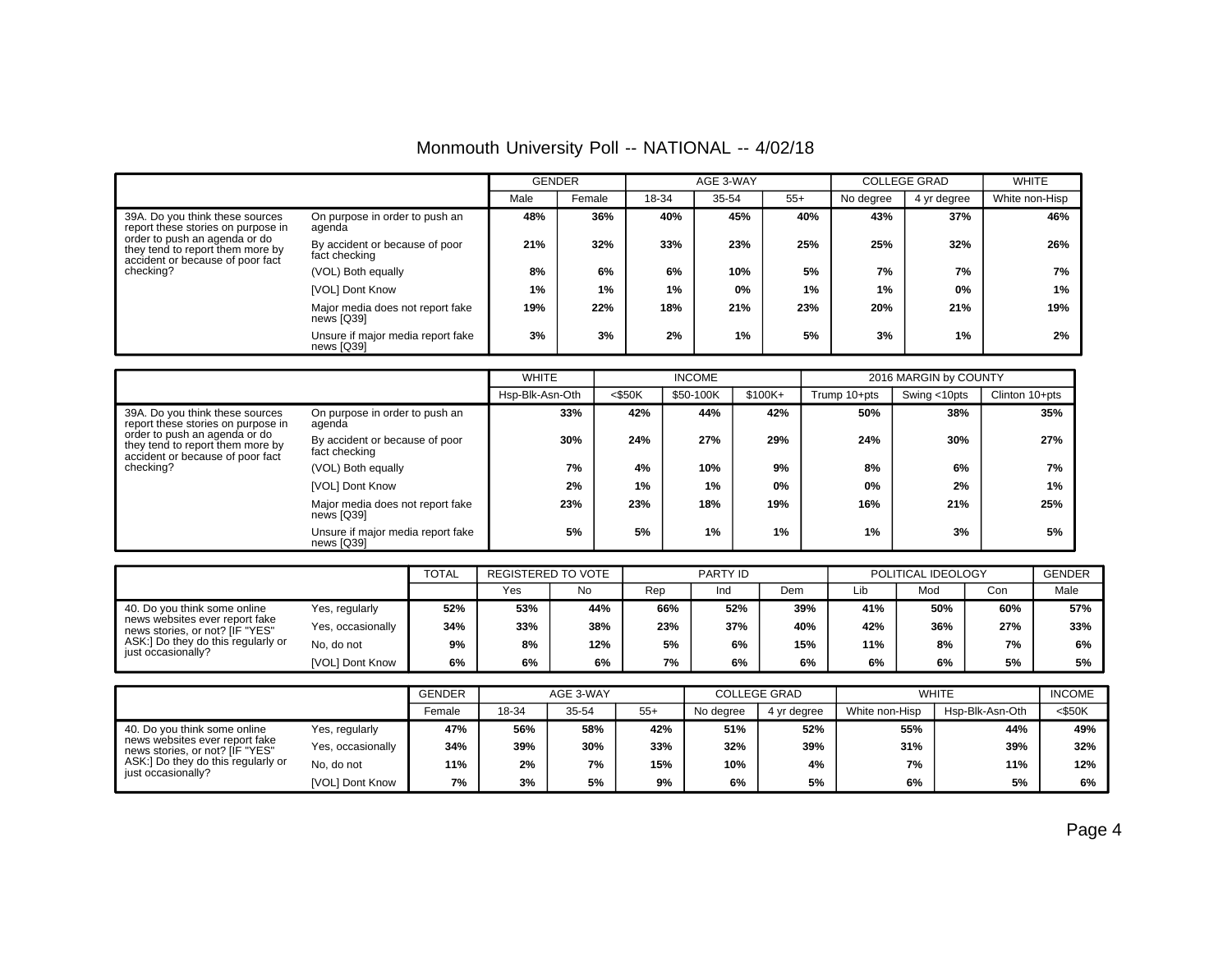## Monmouth University Poll -- NATIONAL -- 4/02/18

|                                                                                                                                                               |                   | <b>INCOME</b> |           |              | 2016 MARGIN by COUNTY |                |
|---------------------------------------------------------------------------------------------------------------------------------------------------------------|-------------------|---------------|-----------|--------------|-----------------------|----------------|
|                                                                                                                                                               |                   | \$50-100K     | $$100K +$ | Trump 10+pts | Swing <10pts          | Clinton 10+pts |
| 40. Do you think some online<br>news websites ever report fake<br>news stories, or not? [IF "YES"<br>ASK:] Do they do this regularly or<br>just occasionally? | Yes, regularly    | 51%           | 56%       | 59%          | 49%                   | 46%            |
|                                                                                                                                                               | Yes, occasionally | 36%           | 35%       | 31%          | 37%                   | 35%            |
|                                                                                                                                                               | No. do not        | 7%            | 3%        | 7%           | 7%                    | 11%            |
|                                                                                                                                                               | [VOL] Dont Know   | 6%            | 6%        | 3%           | 8%                    | 7%             |

|                                                                                                       |                                                    | <b>TOTAL</b> | REGISTERED TO VOTE |       |     | PARTY ID |     |     | POLITICAL IDEOLOGY |     |
|-------------------------------------------------------------------------------------------------------|----------------------------------------------------|--------------|--------------------|-------|-----|----------|-----|-----|--------------------|-----|
|                                                                                                       |                                                    |              | Yes                | No    | Rep | Ind      | Dem | Lib | Mod                | Con |
| 40A. Do you think these websites<br>report these stories on purpose in                                | On purpose in order to push an<br>agenda           | 58%          | 59%                | 57%   | 74% | 56%      | 50% | 51% | 56%                | 66% |
| order to push an agenda or do<br>they tend to report them more by<br>accident or because of poor fact | By accident or because of poor<br>fact checking    | 17%          | 17%                | 13%   | 7%  | 18%      | 22% | 19% | 20%                | 12% |
| checking?                                                                                             | (VOL) Both equally                                 | 9%           | 9%                 | 12%   | 8%  | 14%      | 5%  | 12% | 8%                 | 9%  |
|                                                                                                       | [VOL] Dont Know                                    | 1%           | 1%                 | $1\%$ | 0%  | 1%       | 2%  | 0%  | 2%                 | 1%  |
|                                                                                                       | Online outlets do not report fake<br>news [Q40]    | 9%           | 8%                 | 12%   | 5%  | 6%       | 15% | 11% | 8%                 | 7%  |
|                                                                                                       | Unsure if online outlets report<br>fake news [Q40] | 6%           | 6%                 | 6%    | 7%  | 6%       | 6%  | 6%  | 6%                 | 5%  |

|                                                                                                       |                                                    | <b>GENDER</b> |        |       | AGE 3-WAY |       |           | <b>COLLEGE GRAD</b> | <b>WHITE</b>   |
|-------------------------------------------------------------------------------------------------------|----------------------------------------------------|---------------|--------|-------|-----------|-------|-----------|---------------------|----------------|
|                                                                                                       |                                                    | Male          | Female | 18-34 | 35-54     | $55+$ | No degree | 4 yr degree         | White non-Hisp |
| 40A. Do you think these websites<br>report these stories on purpose in                                | On purpose in order to push an<br>aqenda           | 62%           | 55%    | 60%   | 63%       | 53%   | 56%       | 64%                 | 61%            |
| order to push an agenda or do<br>they tend to report them more by<br>accident or because of poor fact | By accident or because of poor<br>fact checking    | 16%           | 17%    | 22%   | 14%       | 14%   | 16%       | 17%                 | 14%            |
| checking?                                                                                             | (VOL) Both equally                                 | 11%           | 7%     | 13%   | 9%        | 6%    | 10%       | 9%                  | 11%            |
|                                                                                                       | [VOL] Dont Know                                    | $1\%$         | 2%     | 0%    | 2%        | 2%    | 1%        | $1\%$               | 1%             |
|                                                                                                       | Online outlets do not report fake<br>news [Q40]    | 6%            | 11%    | 2%    | 7%        | 15%   | 10%       | 4%                  | 7%             |
|                                                                                                       | Unsure if online outlets report<br>fake news [Q40] | 5%            | 7%     | 3%    | 5%        | 9%    | 6%        | 5%                  | 6%             |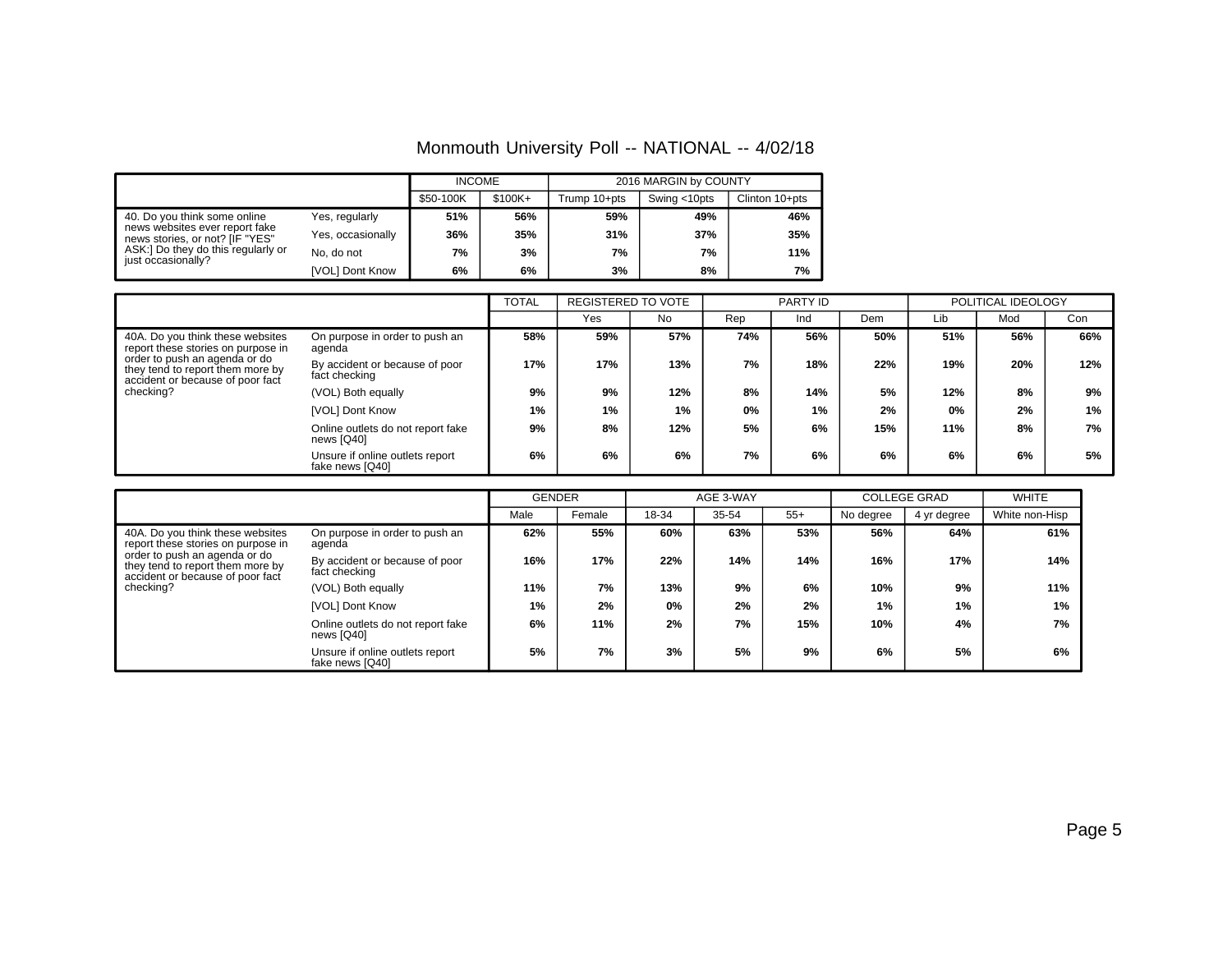|  |  |  | Monmouth University Poll -- NATIONAL -- 4/02/18 |  |  |
|--|--|--|-------------------------------------------------|--|--|
|--|--|--|-------------------------------------------------|--|--|

|                                                                                                       |                                                    | <b>WHITE</b>    |           | <b>INCOME</b> |          |              | 2016 MARGIN by COUNTY |                |
|-------------------------------------------------------------------------------------------------------|----------------------------------------------------|-----------------|-----------|---------------|----------|--------------|-----------------------|----------------|
|                                                                                                       |                                                    | Hsp-Blk-Asn-Oth | $<$ \$50K | \$50-100K     | $$100K+$ | Trump 10+pts | Swing <10pts          | Clinton 10+pts |
| 40A. Do you think these websites<br>report these stories on purpose in                                | On purpose in order to push an<br>agenda           | 52%             | 53%       | 62%           | 66%      | 64%          | 57%                   | 53%            |
| order to push an agenda or do<br>they tend to report them more by<br>accident or because of poor fact | By accident or because of poor<br>fact checking    | 23%             | 20%       | 14%           | 13%      | 17%          | 16%                   | 16%            |
| checking?                                                                                             | (VOL) Both equally                                 | 7%              | 7%        | 10%           | 12%      | 7%           | 11%                   | 10%            |
|                                                                                                       | [VOL] Dont Know                                    | 2%              | 2%        | 1%            | $1\%$    | 1%           | 1%                    | 2%             |
|                                                                                                       | Online outlets do not report fake<br>news [Q40]    | 11%             | 12%       | 7%            | 3%       | 7%           | 7%                    | 11%            |
|                                                                                                       | Unsure if online outlets report<br>fake news [Q40] | 5%              | 6%        | 6%            | 6%       | 3%           | 8%                    | 7%             |

|                                                                                                          |                                                            | <b>TOTAL</b> | REGISTERED TO VOTE |     |     | PARTY ID |     | POLITICAL IDEOLOGY |     |     |
|----------------------------------------------------------------------------------------------------------|------------------------------------------------------------|--------------|--------------------|-----|-----|----------|-----|--------------------|-----|-----|
|                                                                                                          |                                                            |              | Yes                | No. | Rep | Ind      | Dem | Lib                | Mod | Con |
| 41. When you use the term fake<br>news, does it only apply to stories                                    | Only apply to stories where the<br>facts are wrong         | 25%          | 26%                | 19% | 15% | 26%      | 33% | 37%                | 28% | 16% |
| where the facts are wrong or does<br>it also apply to how news outlets<br>make editorial decisions about | Also apply to how news outlets<br>make editorial decisions | 65%          | 64%                | 68% | 75% | 64%      | 58% | 56%                | 62% | 74% |
| what they choose to report?                                                                              | [VOL] Dont Know                                            | 10%          | 9%                 | 13% | 9%  | 10%      | 9%  | 7%                 | 10% | 10% |

|                                                                                                          |                                                            | <b>GENDER</b> |        |       | AGE 3-WAY |       |           | <b>COLLEGE GRAD</b> | <b>WHITE</b>   |
|----------------------------------------------------------------------------------------------------------|------------------------------------------------------------|---------------|--------|-------|-----------|-------|-----------|---------------------|----------------|
|                                                                                                          |                                                            | Male          | Female | 18-34 | 35-54     | $55+$ | No degree | 4 vr dearee         | White non-Hisp |
| 41. When you use the term fake<br>news, does it only apply to stories                                    | Only apply to stories where the<br>facts are wrong         | 23%           | 28%    | 32%   | 21%       | 24%   | 23%       | 33%                 | 22%            |
| where the facts are wrong or does<br>it also apply to how news outlets<br>make editorial decisions about | Also apply to how news outlets<br>make editorial decisions | 69%           | 60%    | 61%   | 68%       | 65%   | 66%       | 62%                 | 68%            |
| what they choose to report?                                                                              | [VOL] Dont Know                                            | 8%            | 12%    | 7%    | 11%       | 11%   | 11%       | 6%                  | 10%            |

|                                                                                                          |                                                            | <b>WHITE</b>    |           | <b>INCOME</b> |           |              | 2016 MARGIN by COUNTY |                |
|----------------------------------------------------------------------------------------------------------|------------------------------------------------------------|-----------------|-----------|---------------|-----------|--------------|-----------------------|----------------|
|                                                                                                          |                                                            | Hsp-Blk-Asn-Oth | $<$ \$50K | \$50-100K     | $$100K +$ | Trump 10+pts | Swing <10pts          | Clinton 10+pts |
| 41. When you use the term fake<br>news, does it only apply to stories                                    | Only apply to stories where the<br>facts are wrong         | 31%             | 19%       | 27%           | 31%       | 22%          | 25%                   | 29%            |
| where the facts are wrong or does<br>it also apply to how news outlets<br>make editorial decisions about | Also apply to how news outlets<br>make editorial decisions | 59%             | 69%       | 62%           | 64%       | 67%          | 64%                   | 64%            |
| what they choose to report?                                                                              | [VOL] Dont Know                                            | 11%             | 13%       | 11%           | 4%        | 11%          | 11%                   | 8%             |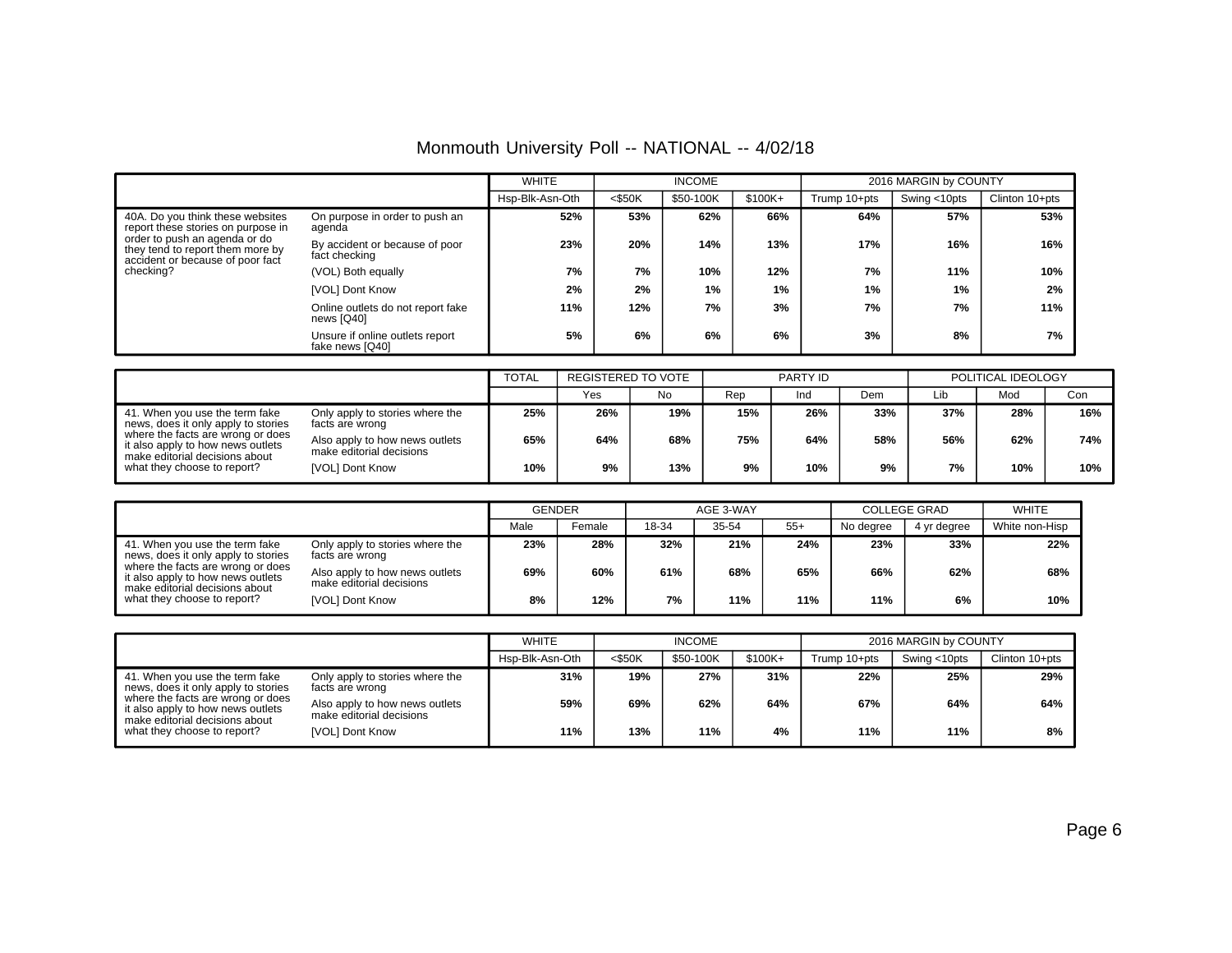Monmouth University Poll -- NATIONAL -- 4/02/18

|                                                                    |                      | <b>TOTAL</b> | <b>REGISTERED TO VOTE</b> |     |     | PARTY ID |     |     | POLITICAL IDEOLOGY |     |
|--------------------------------------------------------------------|----------------------|--------------|---------------------------|-----|-----|----------|-----|-----|--------------------|-----|
|                                                                    |                      |              | Yes                       | No. | Rep | Ind      | Dem | Lib | Mod                | Con |
| 42. Do you think outside groups                                    | Yes, serious problem | 66%          | 68%                       | 58% | 74% | 68%      | 59% | 64% | 65%                | 69% |
| or agents are actively trying to<br>plant fake news stories in the | Yes, not too serious | 17%          | 17%                       | 19% | 16% | 18%      | 17% | 17% | 17%                | 17% |
| mainstream media, or is this not<br>happening? [IF "YES" ASK:] Is  | No, not happening    | 12%          | 11%                       | 18% | 6%  | 10%      | 19% | 17% | 13%                | 9%  |
| this a serious or not too serious<br>problem?                      | [VOL] Dont Know      | 5%           | 5%                        | 5%  | 5%  | 4%       | 4%  | 1%  | 5%                 | 5%  |

|                                                                    |                      | <b>GENDER</b> |        |       | AGE 3-WAY |       |           | <b>COLLEGE GRAD</b> | <b>WHITE</b>   |
|--------------------------------------------------------------------|----------------------|---------------|--------|-------|-----------|-------|-----------|---------------------|----------------|
|                                                                    |                      | Male          | Female | 18-34 | 35-54     | $55+$ | No degree | 4 vr dearee         | White non-Hisp |
| 42. Do you think outside groups                                    | Yes, serious problem | 67%           | 65%    | 64%   | 73%       | 62%   | 67%       | 65%                 | 66%            |
| or agents are actively trying to<br>plant fake news stories in the | Yes, not too serious | 19%           | 15%    | 20%   | 14%       | 17%   | 16%       | 19%                 | 19%            |
| mainstream media, or is this not<br>happening? [IF "YES" ASK:] Is  | No, not happening    | 10%           | 14%    | 12%   | 9%        | 15%   | 12%       | 11%                 | 10%            |
| this a serious or not too serious<br>problem?                      | [VOL] Dont Know      | 4%            | 5%     | 4%    | 5%        | 6%    | 5%        | 5%                  | 5%             |

|                                                                    |                      | <b>WHITE</b>    |           | <b>INCOME</b> |           |              | 2016 MARGIN by COUNTY |                |  |
|--------------------------------------------------------------------|----------------------|-----------------|-----------|---------------|-----------|--------------|-----------------------|----------------|--|
|                                                                    |                      | Hsp-Blk-Asn-Oth | $<$ \$50K | \$50-100K     | $$100K +$ | Trump 10+pts | Swing <10pts          | Clinton 10+pts |  |
| 42. Do you think outside groups                                    | Yes, serious problem | 66%             | 65%       | 68%           | 74%       | 70%          | 65%                   | 63%            |  |
| or agents are actively trying to<br>plant fake news stories in the | Yes, not too serious | 13%             | 17%       | 18%           | 15%       | 17%          | 18%                   | 16%            |  |
| mainstream media, or is this not<br>happening? [IF "YES" ASK:] Is  | No, not happening    | 17%             | 16%       | 10%           | 6%        | 9%           | 12%                   | 16%            |  |
| this a serious or not too serious<br>problem?                      | [VOL] Dont Know      | 5%              | 2%        | 4%            | 5%        | 4%           | 5%                    | 5%             |  |

|                                                                     |                      | <b>TOTAL</b> | <b>REGISTERED TO VOTE</b> |     |     | PARTY ID |     |     | POLITICAL IDEOLOGY |     | <b>GENDER</b> |
|---------------------------------------------------------------------|----------------------|--------------|---------------------------|-----|-----|----------|-----|-----|--------------------|-----|---------------|
|                                                                     |                      |              | Yes                       | No  | Rep | Ind      | Dem | Lib | Mod                | Con | Male          |
| 43. Do you think outside groups<br>or agents are actively trying to | Yes, serious problem | 71%          | 72%                       | 69% | 81% | 69%      | 67% | 75% | 70%                | 72% | 69%           |
| plant fake news stories on social<br>media sites like Facebook and  | Yes, not too serious | 16%          | 16%                       | 14% | 11% | 18%      | 17% | 14% | 17%                | 15% | 17%           |
| YouTube, or is this not<br>happening? [IF "YES" ASK:] Is            | No, not happening    | 7%           | 6%                        | 9%  | 2%  | 5%       | 10% | 6%  | 5%                 | 7%  | 6%            |
| this a serious or not too serious<br>problem?                       | [VOL] Dont Know      | 7%           | 7%                        | 8%  | 6%  | 8%       | 5%  | 5%  | 7%                 | 6%  | 8%            |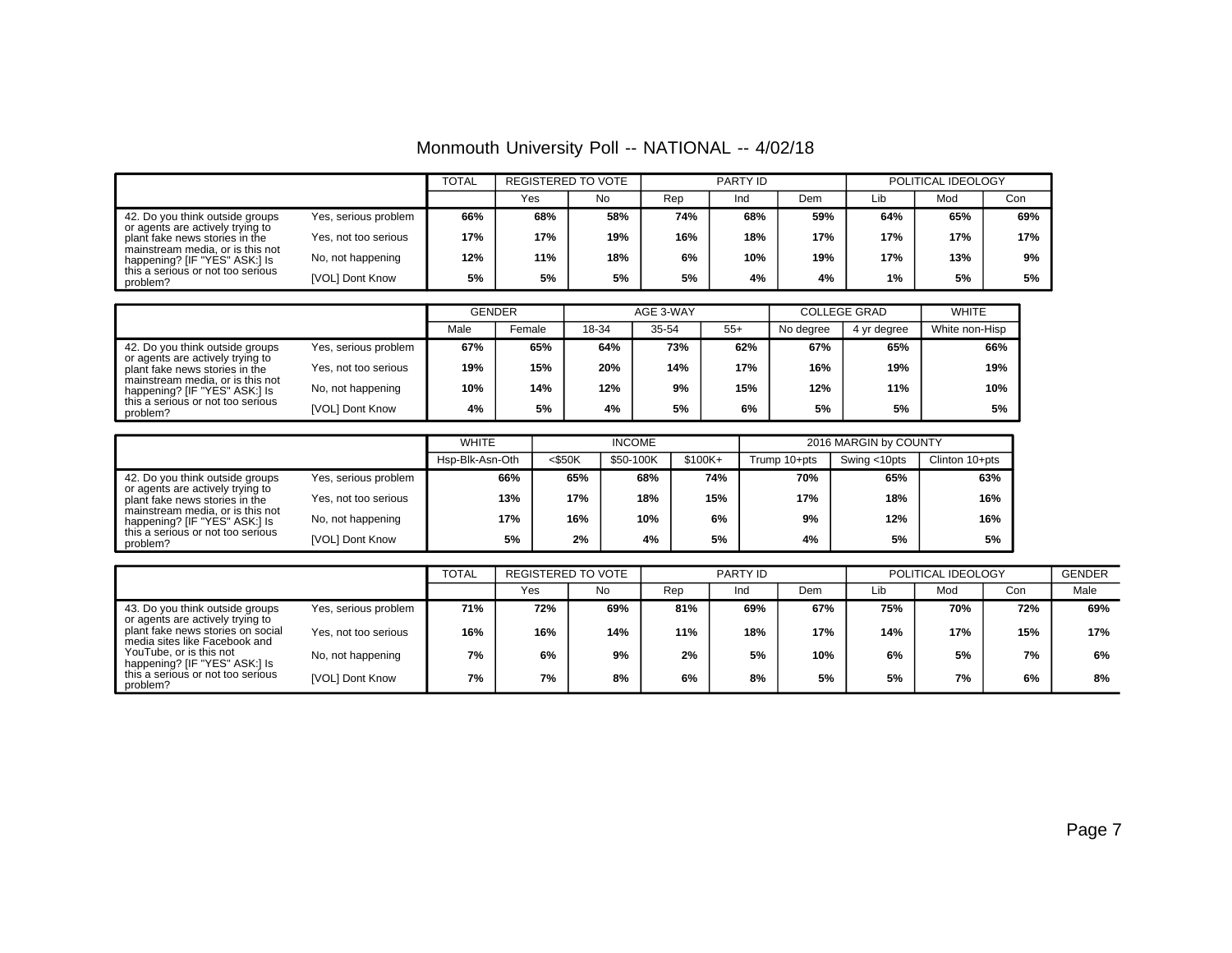Monmouth University Poll -- NATIONAL -- 4/02/18

|                                                                     |                      | <b>GENDER</b><br>AGE 3-WAY |       |       |       | <b>COLLEGE GRAD</b> |             | <b>WHITE</b>   |                 |
|---------------------------------------------------------------------|----------------------|----------------------------|-------|-------|-------|---------------------|-------------|----------------|-----------------|
|                                                                     |                      | Female                     | 18-34 | 35-54 | $55+$ | No degree           | 4 yr degree | White non-Hisp | Hsp-Blk-Asn-Oth |
| 43. Do you think outside groups<br>or agents are actively trying to | Yes, serious problem | 73%                        | 74%   | 73%   | 68%   | 69%                 | 76%         | 71%            | 71%             |
| plant fake news stories on social<br>media sites like Facebook and  | Yes, not too serious | 14%                        | 17%   | 16%   | 14%   | 16%                 | 15%         | 16%            | 15%             |
| YouTube, or is this not<br>happening? [IF "YES" ASK:] Is            | No, not happening    | 7%                         | 8%    | 5%    | 6%    | 7%                  | 5%          | 5%             | 8%              |
| this a serious or not too serious<br>problem?                       | [VOL] Dont Know      | 6%                         | 2%    | 6%    | 12%   | 8%                  | 4%          | 7%             | 6%              |

|                                                                     |                      |           | <b>INCOME</b> |          | 2016 MARGIN by COUNTY |              |                |  |  |
|---------------------------------------------------------------------|----------------------|-----------|---------------|----------|-----------------------|--------------|----------------|--|--|
|                                                                     |                      | $<$ \$50K | \$50-100K     | $$100K+$ | Trump 10+pts          | Swing <10pts | Clinton 10+pts |  |  |
| 43. Do you think outside groups<br>or agents are actively trying to | Yes, serious problem | 70%       | 70%           | 83%      | 73%                   | 67%          | 72%            |  |  |
| plant fake news stories on social<br>media sites like Facebook and  | Yes, not too serious | 17%       | 16%           | 10%      | 18%                   | 18%          | 12%            |  |  |
| YouTube, or is this not<br>happening? [IF "YES" ASK:] Is            | No, not happening    | 7%        | 5%            | 4%       | 3%                    | 8%           | 9%             |  |  |
| this a serious or not too serious<br>problem?                       | [VOL] Dont Know      | 6%        | 8%            | 3%       | 6%                    | 7%           | 7%             |  |  |

|                                                                                                                                                                                                                                     |                                                                       | <b>TOTAL</b> | <b>REGISTERED TO VOTE</b> |     | PARTY ID |     |     | POLITICAL IDEOLOGY |     |     |
|-------------------------------------------------------------------------------------------------------------------------------------------------------------------------------------------------------------------------------------|-----------------------------------------------------------------------|--------------|---------------------------|-----|----------|-----|-----|--------------------|-----|-----|
|                                                                                                                                                                                                                                     |                                                                       |              | Yes                       | No  | Rep      | Ind | Dem | Lib                | Mod | Con |
| 44. How much are social media<br>sites like Facebook and YouTube<br>responsible for the spread of fake<br>news - are they mostly<br>responsible, are they partly<br>responsible but other media<br>sources are more responsible, or | Mostly responsible                                                    | 29%          | 28%                       | 36% | 28%      | 31% | 29% | 35%                | 27% | 29% |
|                                                                                                                                                                                                                                     | Partly responsible but other<br>media sources are more<br>responsible | 60%          | 61%                       | 57% | 65%      | 61% | 56% | 53%                | 61% | 63% |
|                                                                                                                                                                                                                                     | Not at all responsible                                                | 6%           | 7%                        | 4%  | 3%       | 6%  | 9%  | 5%                 | 8%  | 5%  |
| are they not at all responsible?                                                                                                                                                                                                    | [VOL] Dont Know                                                       | 5%           | 5%                        | 3%  | 4%       | 2%  | 7%  | 6%                 | 4%  | 4%  |

|                                                                                                                                                                                                                                     |                                                                       | GENDER |        |       | AGE 3-WAY |       | <b>COLLEGE GRAD</b> | <b>WHITE</b> |                |
|-------------------------------------------------------------------------------------------------------------------------------------------------------------------------------------------------------------------------------------|-----------------------------------------------------------------------|--------|--------|-------|-----------|-------|---------------------|--------------|----------------|
|                                                                                                                                                                                                                                     |                                                                       | Male   | Female | 18-34 | 35-54     | $55+$ | No degree           | 4 yr degree  | White non-Hisp |
| 44. How much are social media<br>sites like Facebook and YouTube<br>responsible for the spread of fake<br>news - are they mostly<br>responsible, are they partly<br>responsible but other media<br>sources are more responsible, or | Mostly responsible                                                    | 32%    | 26%    | 38%   | 27%       | 23%   | 31%                 | 25%          | 26%            |
|                                                                                                                                                                                                                                     | Partly responsible but other<br>media sources are more<br>responsible | 57%    | 63%    | 53%   | 67%       | 60%   | 59%                 | 65%          | 63%            |
|                                                                                                                                                                                                                                     | Not at all responsible                                                | 7%     | 6%     | 7%    | 5%        | 7%    | 6%                  | 7%           | 5%             |
| are they not at all responsible?                                                                                                                                                                                                    | [VOL] Dont Know                                                       | 4%     | 5%     | 1%    | 1%        | 10%   | 4%                  | 4%           | 6%             |